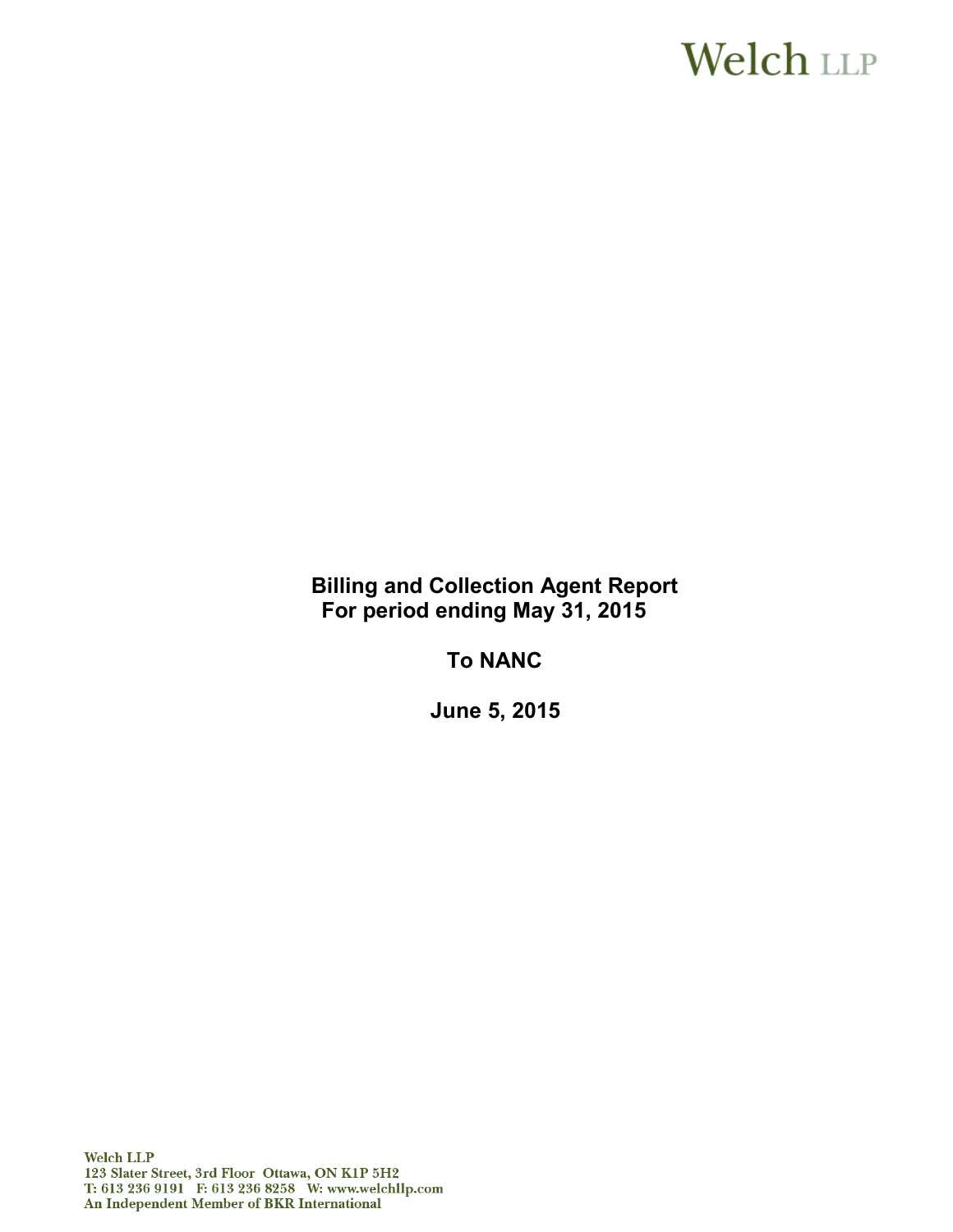# **NANPA FUND STATEMENT OF FINANCIAL POSITION May 31, 2015**

| <b>Assets</b><br>Cash Balance in bank account    |           | \$<br>1,960,236 |
|--------------------------------------------------|-----------|-----------------|
| Receivable from US Carriers                      | 268,278   |                 |
| Receivable from Canada                           | 8,580     |                 |
| Receivable from Caribbean countries              | 20,375    |                 |
| Receivables forwarded to Treasury for collection | 191,302   |                 |
| Allowance for uncollectible accounts             | (208,000) | 280,535         |
| <b>Total assets</b>                              |           | 2,240,771       |
| Less: Accrued liabilities (see below for makeup) |           | (485,501)       |
| <b>Fund balance</b>                              |           | \$<br>1,755,270 |
| <b>Makeup of Accrued Liabilities</b>             |           |                 |
| Welch LLP                                        | 56,672    |                 |
| <b>NEUSTAR Pooling 1K Block</b>                  | 240,957   |                 |
| <b>NEUSTAR NANP Administration</b>               | 178,104   |                 |
| Data Collection Agent - USAC                     | 9,768     |                 |

**\*\*\*\*\*\*\*\*\*\*\*\*\*\*\*\*\*\*\*\*\*\*\*\*\*\*\*\*\*\*\*\*\*\*\*\*\*\*\*\*\*\*\*\*\*\*\*\*\*\*\*\*\*\*\*\*\*\*\*\*\*\*\*\*\*\*\*\*\*\*\*\*\*\*\*\*\***

\$ 485,501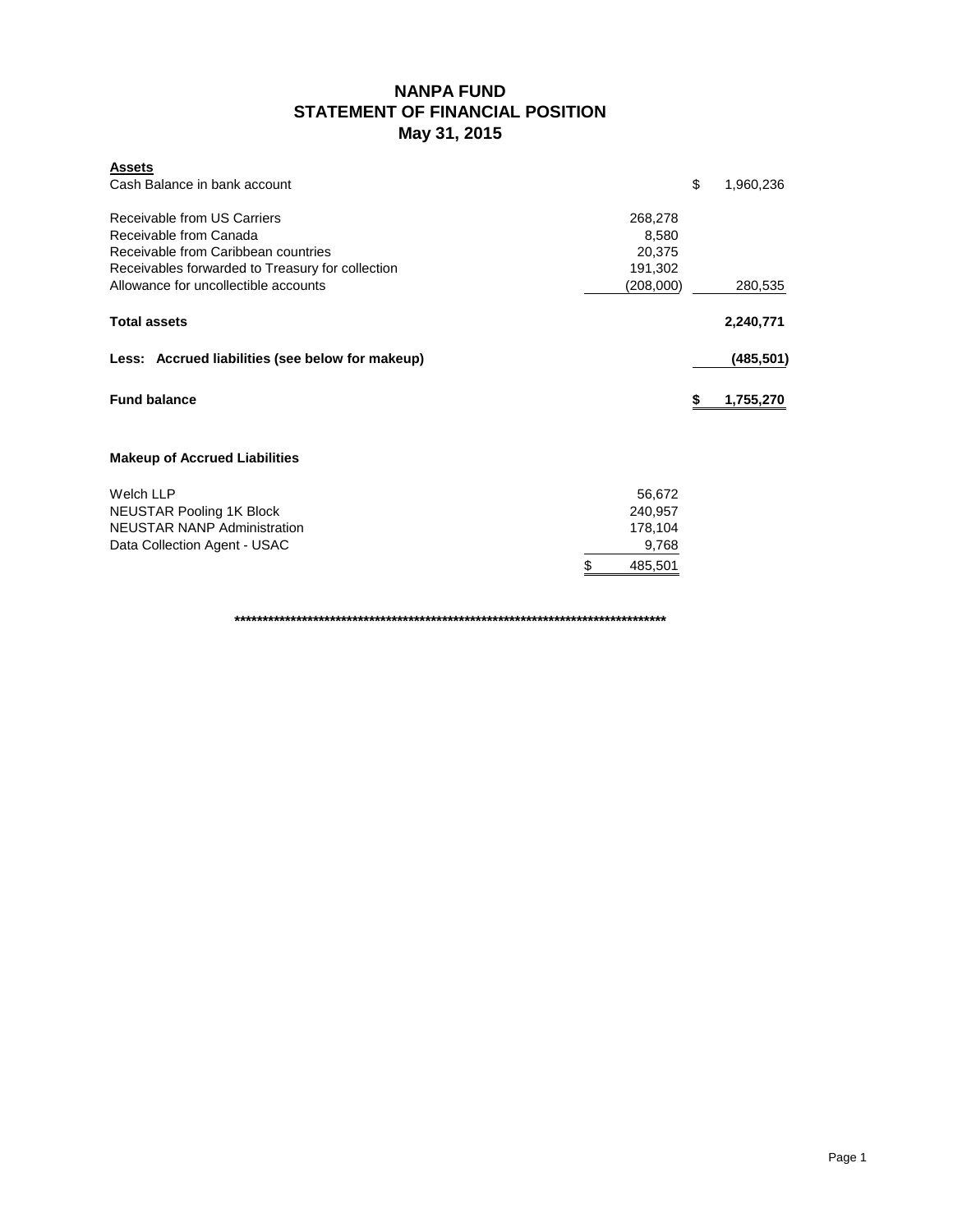#### **NANPA FUND FORECASTED STATEMENT OF CHANGES IN FUND BALANCE JULY 2014 TO JUNE 2015**

|                                                                     |            |                                     |                                     |                                     |                                     |                                     | Actual                              |                                     |                                     |                                     |                                     |                                   | <b>Budget</b>                       |                                   |                        | Variance between                               |  |
|---------------------------------------------------------------------|------------|-------------------------------------|-------------------------------------|-------------------------------------|-------------------------------------|-------------------------------------|-------------------------------------|-------------------------------------|-------------------------------------|-------------------------------------|-------------------------------------|-----------------------------------|-------------------------------------|-----------------------------------|------------------------|------------------------------------------------|--|
|                                                                     |            | <b>Jul-14</b>                       | Aug-14                              | Sep-14                              | Oct-14                              | <b>Nov-14</b>                       | Dec-14                              | <b>Jan-15</b>                       | Feb-15                              | <b>Mar-15</b>                       | Apr-15                              | May-15                            | Jun-15                              | <b>Total</b>                      | <b>Budget</b>          | forecasted results and<br>budget at June 30/14 |  |
| Revenue                                                             |            |                                     |                                     |                                     |                                     |                                     |                                     |                                     |                                     |                                     |                                     |                                   |                                     |                                   |                        |                                                |  |
| <b>International Contributions</b><br>Canada<br>Caribbean countries | (1)<br>(1) | 17,162<br>21.432                    | 8,581<br>$\sim$ $-$                 | 8,581<br>$\sim$                     | 8,581<br>$\sim$                     | 8,581<br>$\sim$<br>$\sim$           | 8,581                               | 8,581<br>$\overline{\phantom{a}}$   | 8,580<br>$\sim$                     | 8,580<br>$\sim$                     | 8,580<br>$\sim$                     | 8,580<br>$\sim$                   | $\sim$                              | 102,968<br>21,432                 | 102,968<br>21.432      | $\sim$                                         |  |
| <b>Total International Contributions</b>                            |            | 38.594                              | 8.581                               | 8.581                               | 8,581                               | 8,581                               | 8.581                               | 8.581                               | 8.580                               | 8,580                               | 8.580                               | 8.580                             | $\overline{\phantom{a}}$            | 124,400                           | 124,400                |                                                |  |
| Domestic Contributions - US carriers                                | (1)        | 4.170.366                           | 259.113                             | 252,273                             | 259,374                             | 259.259                             | 264.487                             | 262.098                             | 261,397                             | 262.899                             | 262.711                             | 256,312                           |                                     | 6,770,289                         | 6,721,854              | 48,435                                         |  |
| Late filing fees for Form 499A                                      | (2)        | 500)                                | 600)                                | 2,500                               | 4,100                               | 11,700)                             | 1,800                               | $1,100$ ) (                         | 3,500                               | 15,100                              | 1,800                               | 11,200)                           | 90,000                              | 39,700                            | 90,000                 | 50,300                                         |  |
| Interest income                                                     | (3)        | 232                                 | 551                                 | 717                                 | 424                                 | 352                                 | 385                                 | 269                                 | 310                                 | 777                                 | 284                                 | 313                               | 583                                 | 5.197                             | 7.000                  | 1,803                                          |  |
| <b>Total revenue</b>                                                |            | 4.208.692                           | 267,645                             | 259,071                             | 264,279                             | 256,492                             | 275,253                             | 269,848                             | 266,787                             | 257,156                             | 269,775                             | 254,005                           | 90,583                              | 6,939,586                         | 6,943,254              | 3,668)                                         |  |
| <b>Expenses</b><br><b>NANPA Administration</b>                      | (4)        | 176,680                             | 177,091                             | 176,079                             | 175,492                             | 175,492                             | 176,968                             | 176,726                             | 176,332                             | 178,452                             | 177,067                             | 178,105                           | 177,879                             | 2,122,363                         | 2,134,548 (            | 12,185                                         |  |
| 1K Block Pooling<br>Automated systems development (CLIN1)           | (5)<br>(6) | 225,254<br>75,000                   | 238,478<br>75,000                   | 241,228<br>75,000                   | 235,192<br>75,000                   | 236,272<br>75,000                   | 241,850<br>62,281                   | 236,390<br>$\overline{\phantom{a}}$ | 239,194<br>$\sim$                   | 235,192<br>$\sim$                   | 244,278<br>$\overline{\phantom{a}}$ | 240,957                           | 238,506<br>$\overline{\phantom{a}}$ | 2,852,791<br>437,281              | 2,862,065<br>437,281   | 9,274)                                         |  |
| <b>Billing and Collection</b><br>Welch LLP<br>Data Collection Agent | (7)<br>(8) | 28,336<br>3,724                     | 28,336<br>4,572                     | 28,336<br>4,595                     | 28,336<br>4,650                     | 28,336<br>4,723                     | 28,336<br>4,673                     | 28,336<br>5,802                     | 28,336<br>4,935                     | 28,336<br>4,935                     | 28,336<br>4,935                     | 28,336<br>4,935                   | 28,336<br>4,834                     | 340,032<br>57,313                 | 340,032<br>58,000      | $\blacksquare$<br>687)                         |  |
| <b>Annual Operations Audit</b>                                      | (9)        | $\sim$                              | $\sim$                              | 44.300                              | $\sim$                              | $\sim$                              | $\sim$                              | $\sim$                              | $\sim$                              | $\sim$                              | $\sim$                              |                                   | $\sim$                              | 44,300                            | 44,000                 | 300                                            |  |
| <b>Bank Charges</b>                                                 | (10)       | 2,706                               | 5,828                               | 4.961                               | 4,095                               | 2,948                               | 2.767                               | 2.877                               | 2,531                               | 2,682                               | 2,337                               | 2,034                             | 3,916                               | 39,682                            | 47,000                 | 7,318)                                         |  |
| <b>Carrier Audits</b>                                               | (11)       | $\sim$                              | $\sim$                              | $\overline{\phantom{a}}$            | $\sim$                              | $\sim$                              | $\sim$                              |                                     | $\sim$                              | $\sim$                              | $\sim$                              |                                   | $\overline{\phantom{a}}$            | $\blacksquare$                    | 300,000                | 300,000)                                       |  |
| Bad debt expense                                                    | (12)       | 3,000                               | 22,500)                             | 7,500                               | 30,021                              | 23,500)                             | 2,305                               | 2,000                               | 10,792)                             | 29,737)                             | 1,000                               | 16,377)                           | 3,333                               | 68,357)                           | 40,000                 | 108,357                                        |  |
| <b>Total expenses</b>                                               |            | 508,700                             | 506.805                             | 581.999                             | 552,786                             | 499.271                             | 514,570                             | 448.131                             | 440.536                             | 419,860                             | 457.953                             | 437.990                           | 456,804                             | 5.825.405                         | 6.262.926              | (437, 521)                                     |  |
| Net revenue (expenses)                                              |            | 3,699,992                           | 239,160)                            | 322,928)                            | 288,507)                            | 242,779)                            | 239,317)                            | 178,283)                            | 173,749)                            | 162,704)                            | 188,178)                            | 183,985)                          | 366,221)                            | 1,114,181                         | 680,328                | 433,853                                        |  |
| Opening fund balance                                                |            | 274.868                             | 3.974.860                           | 3,735,700                           | 3,412,772                           | 3.124.265                           | 2.881.486                           | 2,642,169                           | 2.463.886                           | 2.290.137                           | 2.127.433                           | 1.939.255                         | 1.755.270                           | 274,868                           | 319,672                | 44,804                                         |  |
| <b>Closing fund balance</b>                                         |            | 3.974.860                           | 3.735.700                           | 3.412.772                           | 3.124.265                           | 2,881,486                           | 2.642.169                           | 2.463.886                           | 2.290.137                           | 2.127.433                           | 1.939.255                           | 1,755,270                         | 1.389.049                           | 1.389.049                         | 1.000.000              | 389,049                                        |  |
| Fund balance makeup:<br>Contingency<br>Surplus                      |            | 1,000,000<br>2,974,860<br>3.974.860 | 1,000,000<br>2,735,700<br>3,735,700 | 1,000,000<br>2,412,772<br>3,412,772 | 1,000,000<br>2,124,265<br>3,124,265 | 1,000,000<br>1,881,486<br>2,881,486 | 1,000,000<br>1,642,169<br>2,642,169 | 1,000,000<br>1,463,886<br>2,463,886 | 1,000,000<br>1,290,137<br>2,290,137 | 1,000,000<br>1,127,433<br>2,127,433 | 1,000,000<br>939,255<br>1,939,255   | 1,000,000<br>755,270<br>1,755,270 | 1,000,000<br>389,049<br>1,389,049   | 1,000,000<br>389,049<br>1.389.049 | 1,000,000<br>1.000.000 |                                                |  |

**(1)** The US carrier contributions for the period from July 2014 to June 2015 and the International contributions are based upon actual billings.

(2) These fees represent the \$100 late filing fee charged to those companies that do not file the Form 499A by the due date.

**(3)** Interest income projections are estimates

**(4)** The cost for NANP Administration is based on the contract awarded in 2013. The contract expires in July 2017.

(5) The cost for 1K Block Pooling Administration is based on a four-year contract expiring July 14, 2017 with a six-month transition period to January 14, 2018.

**(6)** The cost for Pooling Administration Automated Systems Development is \$1,337,281. The cost was spread out over the period from July 2013 to December 2014.

**(7)** The cost of B&C Agent is based on the interim contract with Welch LLP in force until August 2015.

**(8)** The expense for the Data Collection Agent is based on an estimate of costs by USAC for the 2014 calendar year.

(9) The estimate for the annual operations audit performed by Ernst & Young LLP is based on the cost of the prior year's audit.

**(10)** Bank fees are an expense to the Fund.

**(11)** The budget allowed \$300,000 for carrier audits.

(12) The allowance covers all accounts considered potentially uncollectible at May 31, 2015.

#### **Assumptions: Reconciliation of forecast at June 30, 2015 to budget**

| Budgeted fund balance at June 30/15 - contingency                                                        | 1,000,000 |
|----------------------------------------------------------------------------------------------------------|-----------|
| Decrease in fund balance between budget period (December 2013) and June 2014                             | (44, 804) |
| Additional billings over estimate from budget                                                            | 48,435    |
| Late filing fees (reversal) for Form 499A                                                                | (50, 300) |
| Underestimate of interest earned to date compared to budget                                              | (1,803)   |
| NANP Admin - difference between budget and actual contract awarded due to variable<br>travel costs       | 12,185    |
| NANP Admin - change orders issued                                                                        |           |
| Additional billings from B & C Agent due to renewal of contract                                          |           |
| Data Collection fees - Adjustment to actual from budget                                                  | 687       |
| Bad debts - Adiustment to actual from budget                                                             | 108,357   |
| IK Block Pooling - difference between budget and actual contract awarded due to variable<br>travel costs | 9,274     |
| Pooling change orders                                                                                    |           |
| Carrier audits that will not be performed                                                                | 300,000   |
| Operations Audit - Adjustment to actual from budget                                                      | (300)     |
| Bank fees - Adjustment to actual from budget                                                             | 7,318     |
| Forecasted fund balance at June 30/15                                                                    | 1,389,049 |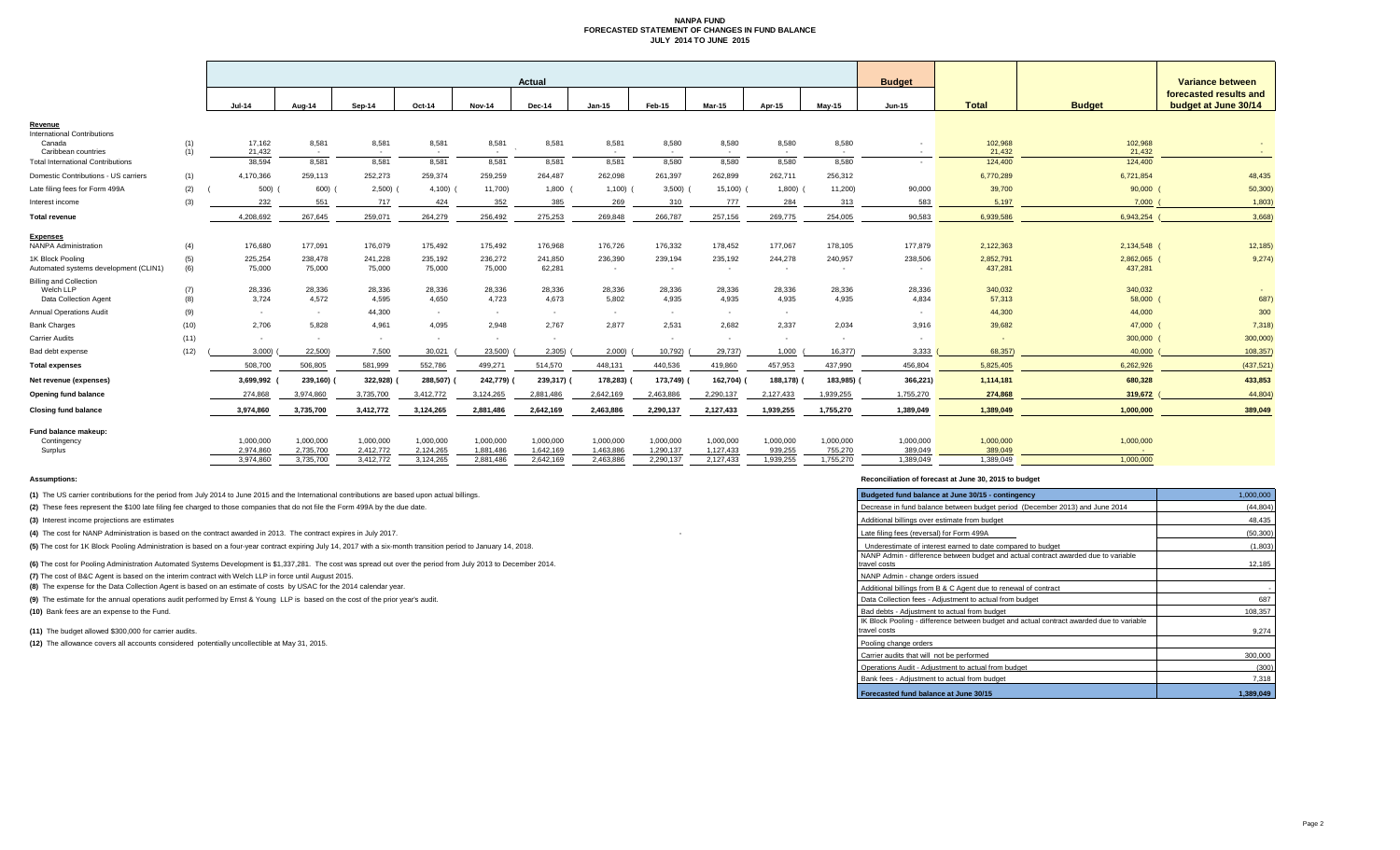#### **NANPA FUND FORECASTED STATEMENT OF CHANGES IN FUND BALANCE JULY 2015 TO SEPTEMBER 2016**

|                                                                            |            | <b>Projection</b>                 |                                   |                                   |                                   |                                   |                                   |                                   |                                      |                                   |                                   |                                   |                                 |                                 |                               |                              |
|----------------------------------------------------------------------------|------------|-----------------------------------|-----------------------------------|-----------------------------------|-----------------------------------|-----------------------------------|-----------------------------------|-----------------------------------|--------------------------------------|-----------------------------------|-----------------------------------|-----------------------------------|---------------------------------|---------------------------------|-------------------------------|------------------------------|
|                                                                            |            | <b>Jul-15</b>                     | Aug-15                            | Sep-15                            | Oct-15                            | <b>Nov-15</b>                     | <b>Dec-15</b>                     | <b>Jan-16</b>                     | Feb-16                               | Mar-16                            | Apr-16                            | May-16                            | <b>Jun-16</b>                   | <b>Jul-16</b>                   | Aug-16                        | Sep-16                       |
| <b>Projected Revenue</b><br><b>International Contributions</b><br>Canada   | (1)        | 17,860                            | 8,930                             | 8,930                             | 8,930                             | 8,930                             | 8,930                             | 8,930                             | 8,929                                | 8,929                             | 8,929                             | 8,929                             | 8,929                           | 8,929                           | 8,929                         |                              |
| Caribbean countries<br><b>Total International Contributions</b>            | (1)        | 27,943<br>45,803                  | $\sim$<br>8,930                   | $\sim$<br>8,930                   | $\sim$<br>8,930                   | $\overline{a}$<br>8,930           | 8,930                             | 8,930                             | 8,929                                | 8,929                             | $\overline{\phantom{a}}$<br>8,929 | $\sim$<br>8,929                   | 8,929                           | 8,929                           | 8,929                         | $\sim$                       |
| Domestic Contributions - US carriers                                       | (1)        | 3,403,548                         | 250,000                           | 250,000                           | 250,000                           | 250,000                           | 250,000                           | 250,000                           | 250,000                              | 250,000                           | 250,000                           | 250,000                           | 250,000                         | 250,000                         | 250,000                       | $\overline{\phantom{a}}$     |
| Late filing fees for Form 499A                                             | (2)        |                                   |                                   |                                   | $\blacksquare$                    |                                   |                                   |                                   | $\overline{\phantom{a}}$             | $\blacksquare$                    |                                   | $\blacksquare$                    |                                 |                                 |                               | 80,000                       |
| Interest income                                                            | (3)        | 417                               | 417                               | 417                               | 417                               | 417                               | 417                               | 417                               | 417                                  | 417                               | 417                               | 416                               | 416                             | 416                             | 416                           | 416                          |
| Total projected revenue                                                    |            | 3,449,768                         | 259,347                           | 259,347                           | 259,347                           | 259,347                           | 259,347                           | 259,347                           | 259,346                              | 259,346                           | 259,346                           | 259,345                           | 259,345                         | 259,345                         | 259,345                       | 80,416                       |
| <b>Projected Expenses</b><br><b>NANPA Administration</b>                   | (4)        | 185,138                           | 185,138                           | 185,138                           | 185,138                           | 185,138                           | 185,138                           | 185,137                           | 185,137                              | 185,137                           | 185,137                           | 185,137                           | 185,137                         | 185,137                         | 185,137                       | 185,137                      |
| 1K Block Pooling                                                           | (5)        | 265,241                           | 265,241                           | 265,241                           | 265,241                           | 265,241                           | 265,241                           | 265,240                           | 265,240                              | 265,240                           | 265,240                           | 265,240                           | 265,240                         | 265,240                         | 265,240                       | 265,240                      |
| <b>Billing and Collection</b><br>Welch LLP<br><b>Data Collection Agent</b> | (6)<br>(7) | 28,336<br>4,850                   | 28,336<br>4,850                   | 28,336<br>4,850                   | 28,336<br>4,850                   | 28,336<br>4,850                   | 28,336<br>4,850                   | 28,336<br>4,850                   | 28,336<br>4,850                      | 28,336<br>4,850                   | 28,336<br>4,850                   | 28,336<br>4,850                   | 28,336<br>4,850                 | 28,336<br>4,850                 | 28,336<br>4,850               | 28,336<br>4,850              |
| <b>Annual Operations Audit</b>                                             | (8)        | $\sim$                            | $\sim$                            | 46,000                            | $\sim$                            | $\sim$                            | $\overline{\phantom{a}}$          | $\sim$                            | $\overline{\phantom{a}}$             | $\overline{\phantom{a}}$          | $\overline{\phantom{a}}$          | $\sim$                            |                                 |                                 |                               |                              |
| <b>Bank Charges</b>                                                        | (9)        | 3,167                             | 3,167                             | 3,167                             | 3,167                             | 3,167                             | 3,167                             | 3,167                             | 3,167                                | 3,167                             | 3,167                             | 3,166                             | 3,166                           | 3,166                           | 3,166                         | 3,166                        |
| <b>Carrier Audits</b>                                                      | (10)       |                                   | $\overline{\phantom{a}}$          | $\sim$                            | $\overline{\phantom{a}}$          | $\overline{\phantom{a}}$          | $\overline{\phantom{a}}$          |                                   | 375,000                              | $\sim$                            | $\overline{\phantom{a}}$          | $\sim$                            | $\sim$                          |                                 | $\sim$                        | $\overline{\phantom{a}}$     |
| Bad debt expense (recovery)                                                | (11)       | 2,667                             | 2,667                             | 2,667                             | 2,667                             | 2,667                             | 2,667                             | 2,667                             | 2,667                                | 2,667                             | 2,667                             | 2,666                             | 2,666                           | 2,666                           | 2,666                         | 2,666                        |
| <b>Total projected expenses</b>                                            |            | 489,399                           | 489,399                           | 535,399                           | 489,399                           | 489,399                           | 489,399                           | 489,397                           | 864,397                              | 489,397                           | 489,397                           | 489,395                           | 489,395                         | 489,395                         | 489,395                       | 489,395                      |
| <b>Projected Net revenue (expenses)</b>                                    |            | 2,960,369                         | 230,052)                          | 276,052)                          | 230,052)                          | 230,052)                          | 230,052)                          | 230,050)                          | 605,051)                             | 230,051)                          | 230,051)                          | 230,050)                          | 230,050)                        | 230,050)                        | 230,050)                      | 408,979)                     |
| <b>Projected Opening fund balance</b>                                      |            | 1,389,049                         | 4,349,418                         | 4,119,366                         | 3,843,314                         | 3,613,262                         | 3,383,210                         | 3,153,158                         | 2,923,108                            | 2,318,057                         | 2,088,006                         | 1,857,955                         | 1,627,905                       | 1,397,855                       | 1,167,805                     | 937,755                      |
| <b>Projected Closing fund balance</b>                                      |            | 4,349,418                         | 4,119,366                         | 3,843,314                         | 3,613,262                         | 3,383,210                         | 3,153,158                         | 2,923,108                         | 2,318,057                            | 2,088,006                         | 1,857,955                         | 1,627,905                         | 1,397,855                       | 1,167,805                       | 937,755                       | 528,776                      |
| Projected Fund balance makeup:<br>Contingency<br>Surplus                   |            | 500.000<br>3,849,418<br>4,349,418 | 500.000<br>3,619,366<br>4,119,366 | 500.000<br>3,343,314<br>3,843,314 | 500,000<br>3,113,262<br>3,613,262 | 500,000<br>2,883,210<br>3,383,210 | 500,000<br>2,653,158<br>3,153,158 | 500,000<br>2,423,108<br>2,923,108 | 500,000<br>1,818,056.53<br>2,318,057 | 500,000<br>1,588,006<br>2,088,006 | 500,000<br>1,357,955<br>1,857,955 | 500,000<br>1,127,905<br>1,627,905 | 500,000<br>897,855<br>1,397,855 | 500,000<br>667,805<br>1,167,805 | 500,000<br>437,755<br>937,755 | 500,000<br>28,776<br>528,776 |

#### **Assumptions:**

**(1)** The contribution for July 2015 - September 2016 is based on estimated billings

**(2)** These estimated fees represent the \$100 late filing fee charged to those companies that do not file the Form 499A by the due date.

**(3)** Interest income projections are estimates

**(4)** The cost of NANP administration is based on the contract awarded in 2012. The contract expires in July 2017.

**(5)** The cost for 1K Block Pooling Administration is based on a four-year contract expiring July 14, 2017 with a six month transition period from July 15, 2017 to January 14, 2018.

**(6)** The cost of B&C Agent is based on the interim contract with Welch LLP in force until August 2015.

**(7)** The expense for the Data Collection Agent is based on estimate of costs by USAC.

**(8)** The cost of the annual operations audit is based on the cost of the prior year's history of billing from Ernst & Young LLP.

**(9)** Bank fees are an expense to the Fund and are estimated based on prior years' history.

**(10)** The budget allowed \$375,000 for carrier audits.

**(11)** The allowance covers all accounts considered potentially uncollectible.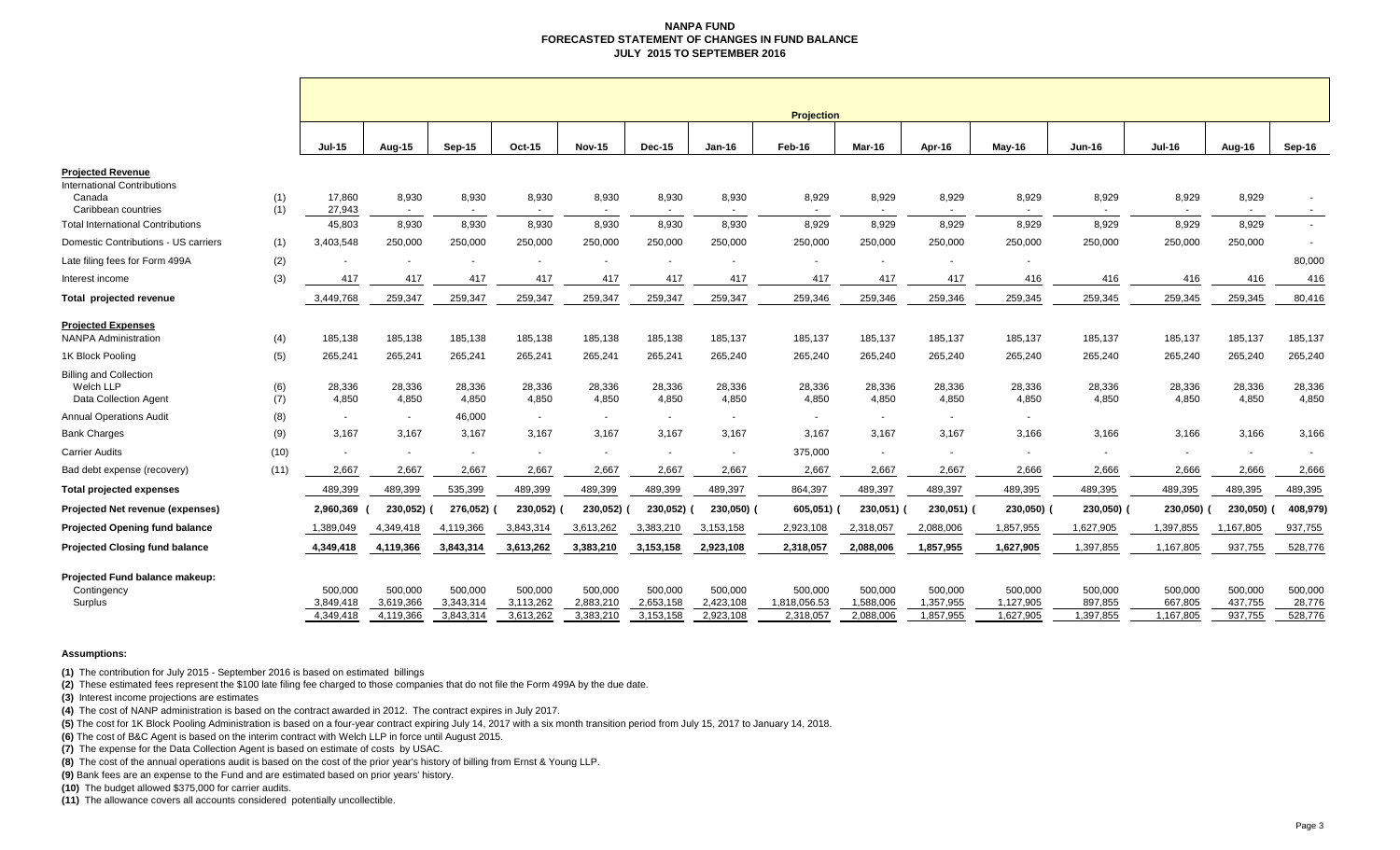#### **CURRENT AND FORECASTED LIABILITIES**

|                                                                                  |                        |               |                                  | Current |               |         |         |         |         |               |
|----------------------------------------------------------------------------------|------------------------|---------------|----------------------------------|---------|---------------|---------|---------|---------|---------|---------------|
|                                                                                  |                        |               |                                  | May-15  | <u>Jun-15</u> | Jul-15  | Aug-15  | Sep-15  | Oct-15  | <b>Nov-15</b> |
| <b>NEUSTAR - NANPA Administration contract</b>                                   |                        |               |                                  | 178,104 | 177,879       | 185,138 | 185,138 | 185,138 | 185,138 | 185,138       |
| - Payment authorized by the FCC in May                                           | April 2015             | \$<br>177,066 |                                  |         |               |         |         |         |         |               |
| - Authorization by the FCC has not been received for payment                     |                        |               |                                  |         |               |         |         |         |         |               |
|                                                                                  | May 2015               |               | 178,104<br>\$                    |         |               |         |         |         |         |               |
| <b>NEUSTAR - Block Pooling</b>                                                   |                        |               |                                  | 240,957 | 238,506       | 265,241 | 265,241 | 265,241 | 265,241 | 265,241       |
| - Payment authorized by the FCC in May                                           | April 2015             | \$<br>244,278 |                                  |         |               |         |         |         |         |               |
| - Authorization by the FCC has not been received for payment                     | May 2015               |               | 240,957<br>\$                    |         |               |         |         |         |         |               |
|                                                                                  |                        |               |                                  |         |               |         |         |         |         |               |
| Welch LLP - Billing & Collection Agent<br>- Payment authorized by the FCC in May |                        |               |                                  | 56,672  | 28,336        | 28,336  | 28,336  | 28,336  | 28,336  | 28,336        |
|                                                                                  |                        | \$            |                                  |         |               |         |         |         |         |               |
| - Authorization by the FCC has not been received for payment                     | April 2015<br>May 2015 |               | 28,336<br>28,336<br>56,672<br>\$ |         |               |         |         |         |         |               |
| <b>USAC - Data Collection Agent</b><br>- Payment authorized by the FCC in May    |                        |               |                                  | 9,768   | 4,834         | 4,850   | 4,850   | 4,850   | 4,850   | 4,850         |
| - Authorization by the FCC has not been received for payment                     | April 2015<br>May 2015 |               | 4,935<br>4,833<br>\$<br>9,768    |         |               |         |         |         |         |               |
| <b>Carrier audits</b>                                                            |                        |               |                                  |         |               |         |         |         |         |               |
| Ernst & Young LLP- Annual operations audit                                       |                        |               |                                  |         |               |         |         | 46,000  |         |               |
| <b>Bank Fees</b>                                                                 |                        |               |                                  |         | 3,916         | 3,167   | 3,167   | 3,167   | 3,167   | 3,167         |
| <b>Total</b>                                                                     |                        |               |                                  | 485,501 | 453,471       | 486,732 | 486,732 | 532,732 | 486,732 | 486,732       |